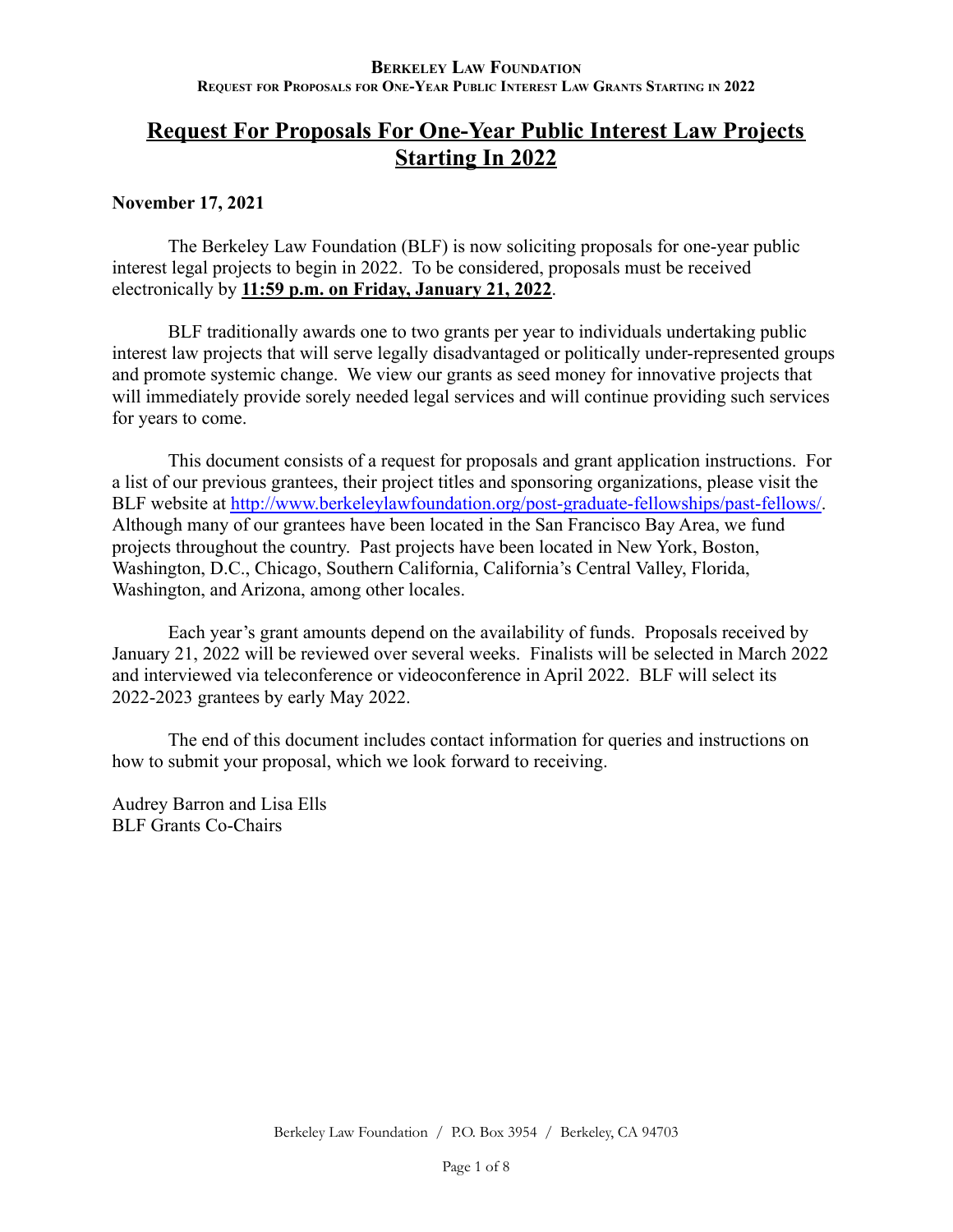# **Mission Statement**

The mission of the Berkeley Law Foundation (BLF) is to fund new lawyers and innovative public interest law projects that serve disadvantaged people. BLF members invest directly in the public interest work of our peers, emphasizing a shared-income approach to social change. We make this choice because we recognize that lawyers have a personal and professional responsibility to dismantle inequalities and to improve access to justice. Recognizing that the responsibility to challenge systemic inequality applies equally to the structure of our organization, BLF incorporates diversity as a core value.

Our approach to funding public interest law, first established by BLF in 1976, empowers lawyers to pursue careers in the public interest, launches creative public interest projects and organizations, provides legal services to thousands of disadvantaged people, and deploys the power of the law in the service of social justice.

# **How To Apply For A Grant**

BLF now invites applications for grants for the 2022-2023 funding year. After reviewing the funding criteria described below, please email your proposal in the format specified to:

> Berkeley Law Foundation Email: blfgrants@gmail.com

**PROPOSALS MUST BE RECEIVED BY 11:59 PM ON JANUARY 21, 2022**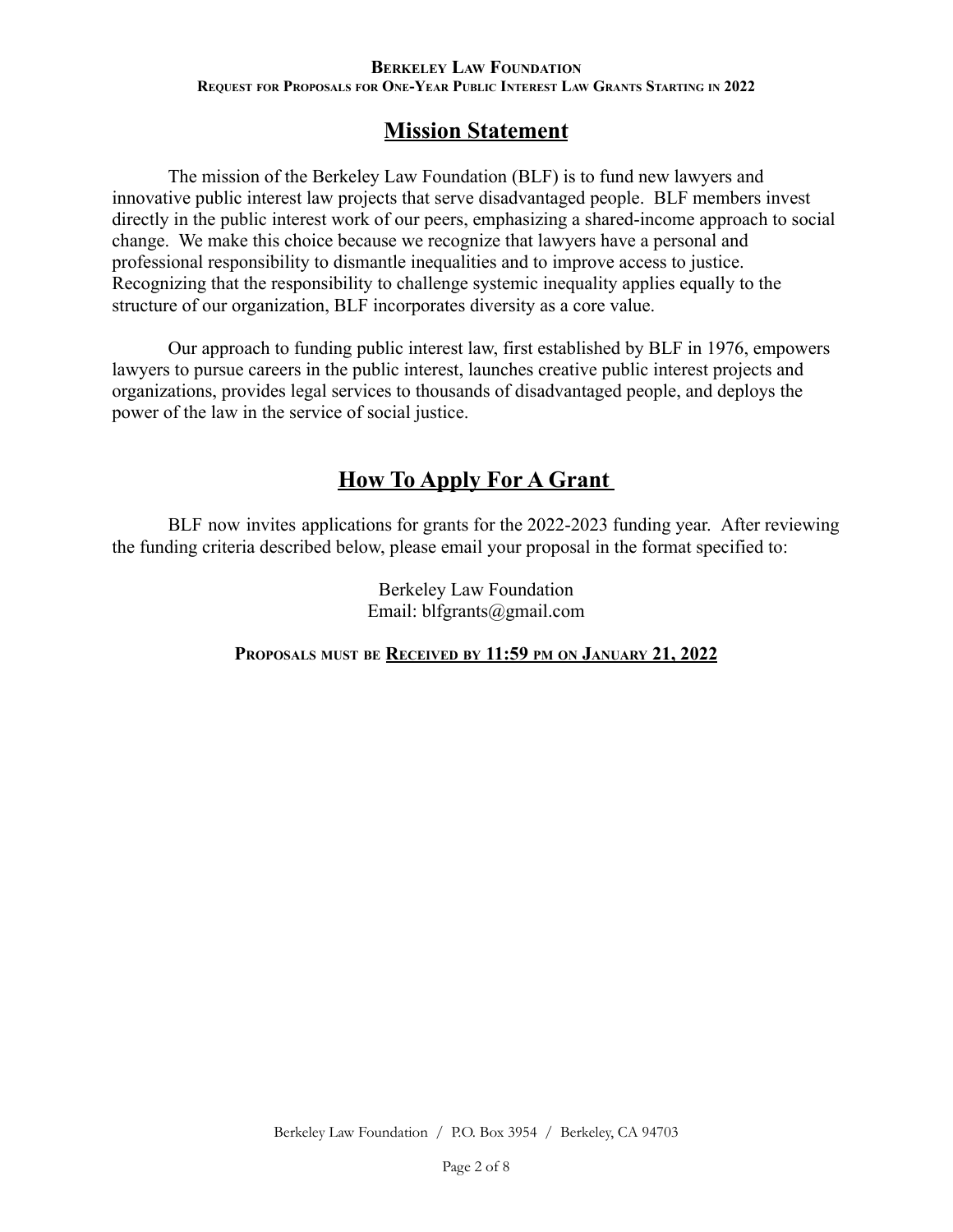# **Criteria For Funding**

## **What BLF Will Fund**

BLF seeks to fund projects that include the following components: legal advocacy, community education, and/or policy change in areas affecting groups of people who generally lack access to the legal system.

Because grants are for one year only, proposed projects must be designed so that they can achieve results within that time and can either demonstrate the capacity to become self-supporting or can develop other funding sources after the grant year. BLF prefers to make grants that provide seed money for new projects rather than assist established, ongoing projects. While we understand that administrative or overhead costs may be a part of a project's expenses, BLF will not fund grants primarily or exclusively targeted toward administrative or overhead costs. BLF also will not fund projects where the principal purpose is to conduct research. BLF also will not fund projects that are to be hosted by governmental agencies, such as public defender offices, unless the hosting entity is a  $501(c)(3)$  non-profit.

Factors also considered in awarding grants include:

- Need for the proposed project
- Impact of the proposed project
- Availability or lack of other funding sources
- Level of existing legal services that address the project's identified problem
- Quality of the proposal
- Applicant's connection to the community served
- Diversity of the applicant
- Stability of sponsoring organization
- Date of graduation
- Applicant's demonstrated commitment to public service
- Qualification of the applicant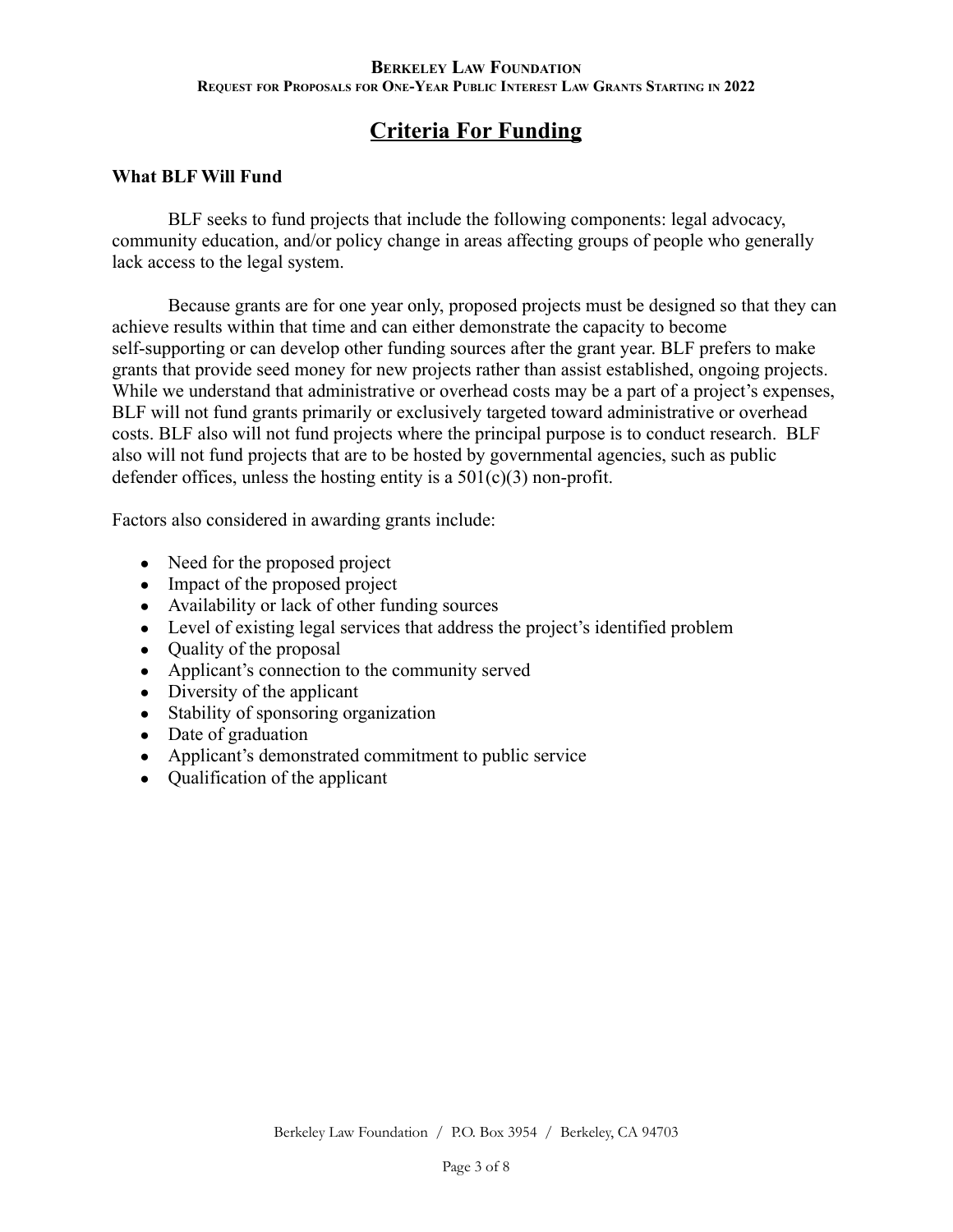Visit <http://www.berkeleylawfoundation.org/post-graduate-fellowships/past-fellows/> for a list of programs that BLF has previously funded. BLF encourages proposals that address needs and issues not addressed by previous BLF projects.

## **Regarding International Projects:**

BLF has not previously funded an international project, but if you wish to propose an international project, please address these following considerations:

- How is your proposed project a *legal* project?
- How is a U.S. legal education necessary to your project?
- How will your work on the project be supervised adequately?
- Where does the project require you to be licensed? Will you be filing lawsuits in U.S. courts or international tribunals? How long will you reside outside of the U.S.?

### **The Applicant**

BLF seeks to fund original projects developed by individual applicants, not organizations. The applicant must have a leadership role in developing, writing and submitting the grant proposal. Current 3Ls or recent law school graduates (less than five years out of law school at the time of the application) may apply.

Grantees may work independently, but BLF strongly favors affiliation with a preexisting public interest group. Earlier in our history, BLF funded individuals who established organizations that have since changed the face of legal services, e.g., the East Bay Community Law Center, the Homeless Action Center, Legal Services for Prisoners with Children, the National Center for Lesbian Rights, and the Sylvia Rivera Law Project. However, BLF currently prefers funding projects that will be affiliated with an established organization. Association with a public interest group helps grantees secure supplemental funding (either financial or in-kind) to cover the full cost of the project, establish connections with the client community, and obtain supervision from more experienced attorneys. Keep in mind, however, that BLF is funding the grantee and project set forth in the application, not the regular work of the sponsoring organization.

In recognition of the Berkeley community's history of strong support for the fellowship, if BLF awards more than one fellowship this year, it will plan to award one of the fellowships to a Berkeley Law student or recent alum. If only one fellowship is awarded, BLF will consider a "plus" factor for Berkeley Law students and alums, to be considered in conjunction with the list of factors identified above. In recent years, BLF has awarded fellowships to students from Seton Hall Law School, American University Washington College of Law, Berkeley Law, the University of Washington School of Law, Seattle University School of Law, and Harvard Law School.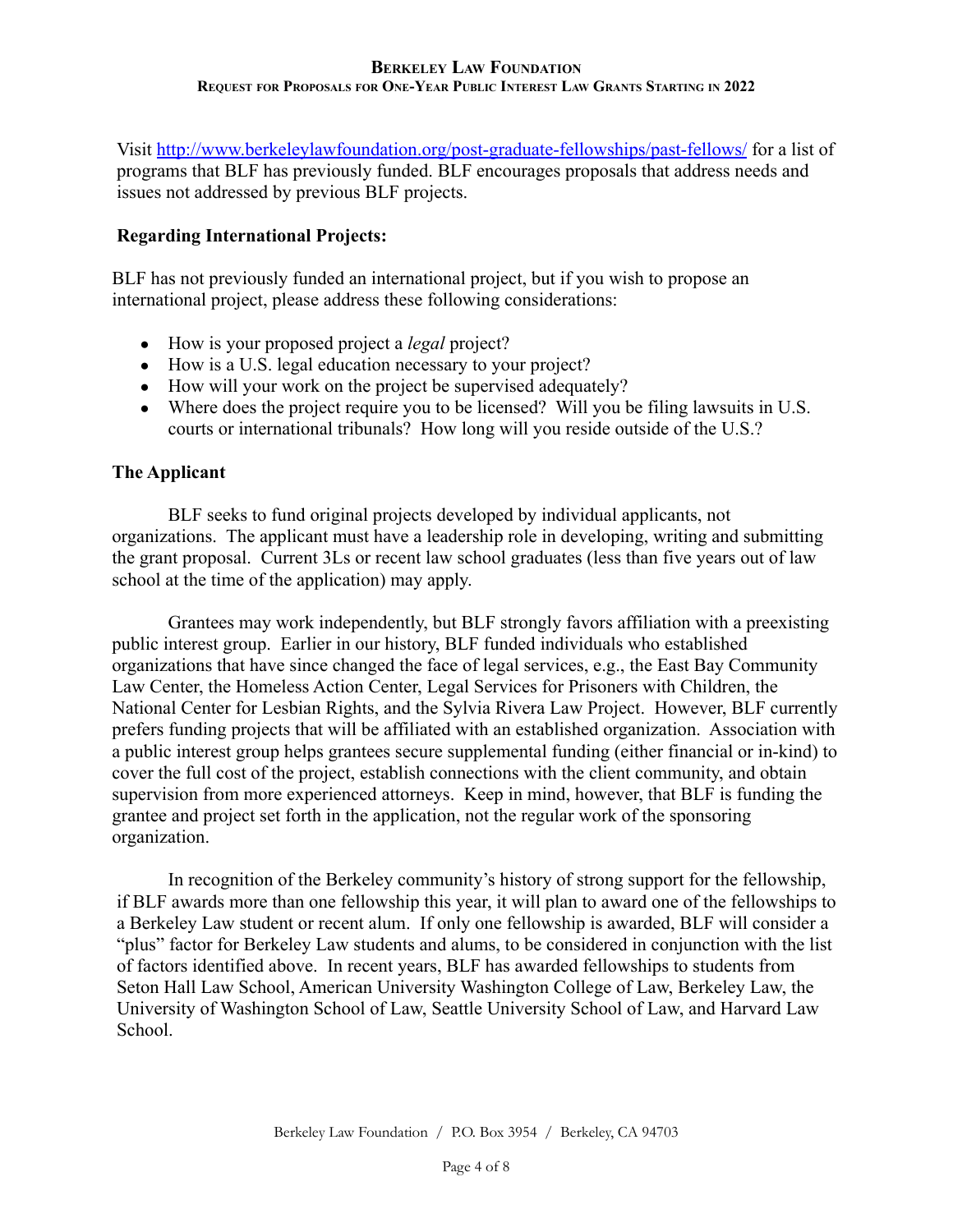## **How Much BLF Will Fund**

In 2022, BLF expects to award one to two grants for full-time work for twelve months. For the last several years, our full-time grant has been between \$35,000 - \$40,000, depending on available funds.

## **The Selection Process**

Committees made up of BLF directors and members initially review the proposals and then propose finalists to the Board of Directors, which selects the finalists after consulting with the BLF membership. Finalists are notified in mid-March and invited to interview with the Board of Directors. For the last several years we have interviewed all of our finalists via videoconference, and we anticipate doing the same this year.

The announcement of new grantees can be expected by early May 2022. New grantees generally begin their projects in the fall although contracts are negotiated individually to accommodate the specific needs of the grantees and their projects.

# **Format For Grant Proposals**

Applications shall be submitted electronically. Please send a **single** email before 11:59 p.m. on Friday, January 21, 2022 to blfgrants@gmail.com, attaching the various documents described below.

The proposal shall include the following components:

- 1. The **cover or title page**, including the applicant's name, address, phone number, and email address, the title of the project, and the amount of funding requested.
- 2. A **one page summary of the application** (on an 8.5 x 11" page, one side only), giving:
	- (a) the name of the applicant
	- (b) project title
	- (c ) brief description of the applicant and sponsoring organization, if any
	- (d summary of the problem
	- (e) overall objectives
	- (f) the steps the project proposes to take to address the problem
	- (g) amount requested

NOTE: Your one-page summary should be able to stand on its own and give a complete description of you and your project.

- 3. A **description of the project** (4 to 6 double-spaced pages) should address the following points:
	- (a) *The need or problem the project addresses*. Include a discussion of what, if any, has already been done in the area of need and by whom, why past efforts have been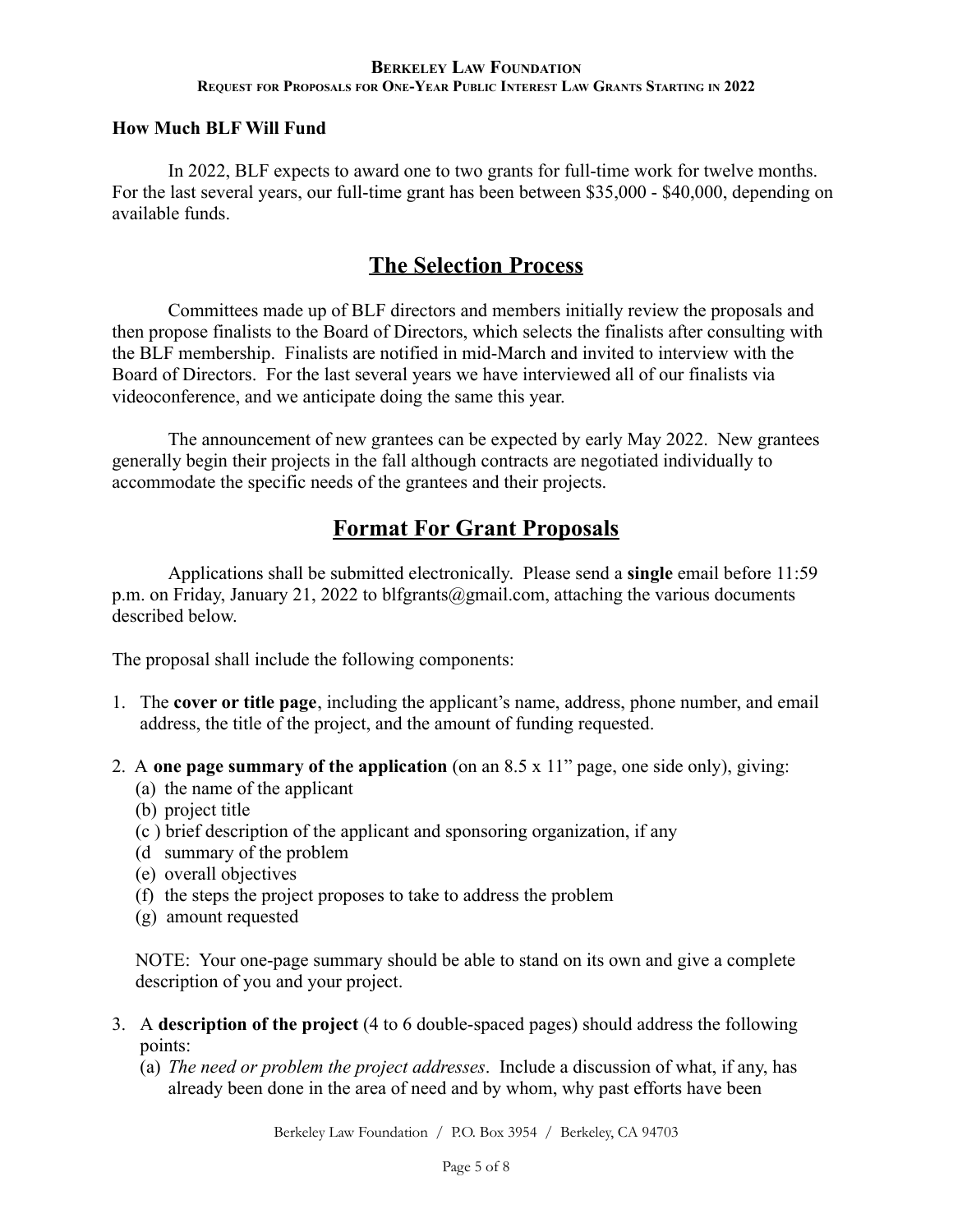## **BERKELEY LAW FOUNDATION**

### REQUEST FOR PROPOSALS FOR ONE-YEAR PUBLIC INTEREST LAW GRANTS STARTING IN 2022

inadequate, the target group, the geographical focus of the project, and other problems shared by the target group.

- (b) *Project Goals*. Define and discuss the goals of your project, including a discussion of the intended impact of the project on the identified problem.
- (c) *Proposed Action Steps.* Discuss how the project will meet the goals identified above. Please include a timetable for the accomplishment of these steps.
- 4. A **description of the applicant** (up to 2 double spaced pages). Please describe your prior community service experience, your connection to the community that you propose to serve, how you would contribute to the diversity of the public interest legal profession, and any other reasons you are qualified to undertake your proposed project.

One of the goals of BLF is to diversify the legal profession. This portion of the application offers you the opportunity to describe how you would contribute to that goal. By "diversity" we mean individuals who are: people of color; gay/lesbian/bisexual/transgender/queer; economically disadvantaged; mentally, developmentally or physically disabled; immigrants; non-native English speakers; and members of other disadvantaged groups.

According to the State Bar of California in its *Report & Recommendations from the Diversity Pipeline Task Force* (August 2006), in 2001, racial minority individuals constituted 17% of the bar and 53.3% of the populace, with Caucasians constituting the other 83% of the bar and 46.7% of the populace. (African Americans were 2.4% and 6.7% respectively; Asian Pacific islanders were 6% and 11.2%; Latinas/os were 3.7% and 32.4%; other minorities were 4.9% and 3%.) LGBT individuals were 2.4% of the bar and 2.1% of the populace, and people with disabilities were 4% of the bar and 17.4% of the populace.

- 5. If there is a sponsoring organization, a **description of the organization** and how it can contribute to the success of the project.
- 6. A **list of the people involved** in the project, including respective roles and relevant experience.
- 7. The applicant's **resume**.

## **You should also provide the following material supporting your proposal:**

1. **One letter of support from your sponsoring organization**, if there is one.

2. **Two letters of recommendation.** Submit letters only from those who either know your work well or who are very familiar with the proposed project. Letters from persons involved in the proposed project's area would be particularly helpful. Do not ask persons currently serving on the BLF Board of Directors to write letters of recommendation.

3. **Overall Budget.** Please provide a budget, describing how you will fund your project's expenses, including details on how you will cover salary, benefits (if any), payroll taxes and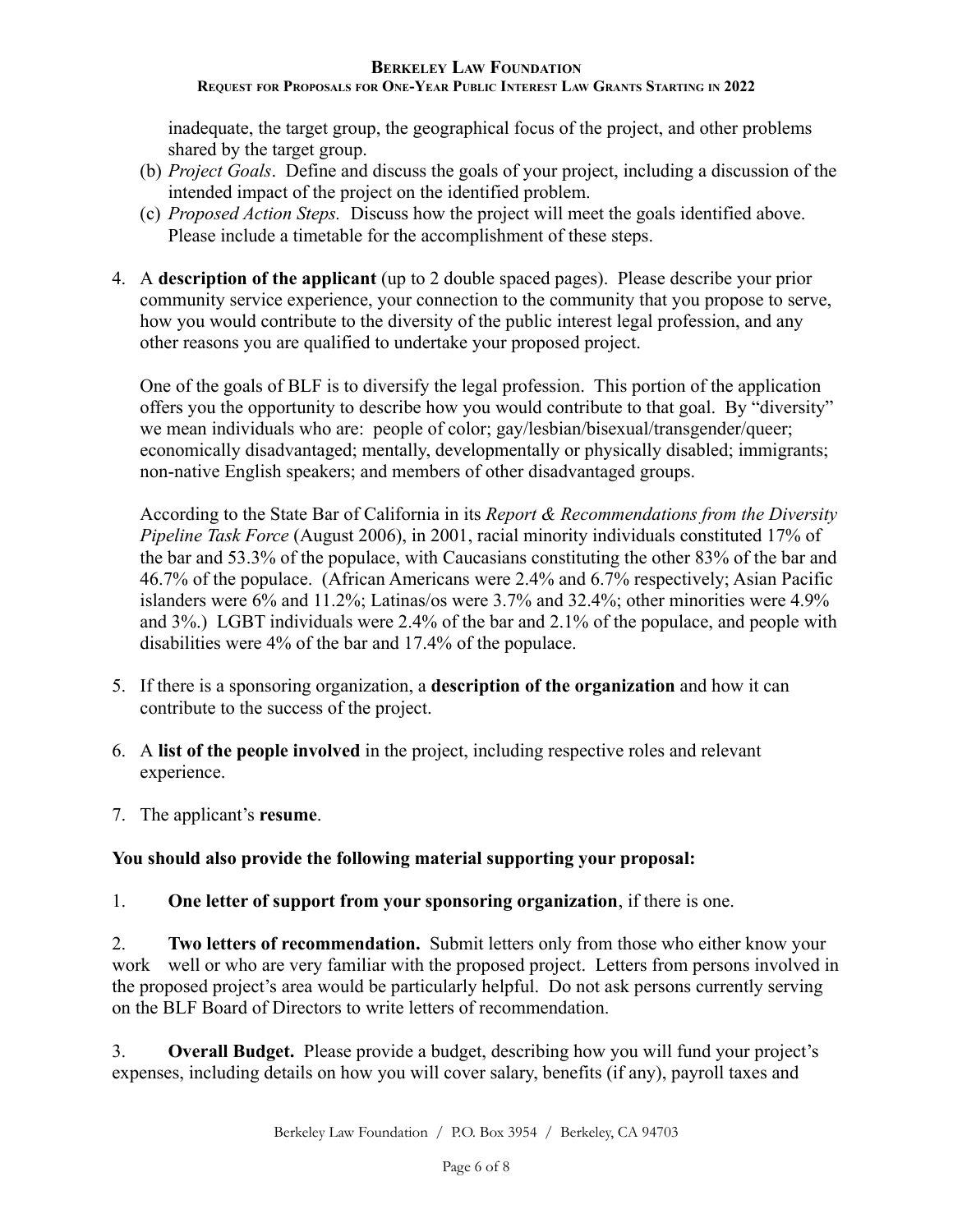office overhead. Further details about project expenses such as travel, copying, translation, etc. should also be provided.

4. **Other Funding Information.** Please mention any other sources that you have approached for funding. For each source of support, state whether the proposed project has a commitment from that source and/or if there are contingencies on such support. Please include a discussion of potential future sources of support.

You may also provide any other materials which you believe will support your proposal.

## **Email Instructions**

Please send your application documents in one email to blfgrants@gmail.com. Ideally, please combine the proposal and all supporting materials, in the above-listed order, in a single PDF. If you are not able to combine all of the application materials into a single PDF, you may send your proposal as a single DOC or PDF file, and then any supporting documents (including the letter of support, letters of recommendation, budget, and other funding information) may be sent in separate files attached to the same email.

If you include the supporting materials as separate documents, please use the following file naming convention: last name, first name, document type, and, if pertinent, number. For example:

González, Marc-Tizoc Proposal; González, Marc-Tizoc Letter of Support 1; González, Marc-Tizoc Recommendation 1; González, Marc-Tizoc Recommendation 2; González, Marc-TizocOverall Budget; González, Marc-TizocOther Funding Information.

The subject of your email should include your name and the name of your project, e.g., Marc-Tizoc González, Multidimensional Social Justice Advocacy: Transformative Community Lawyering in Oakland, CA.

While ideally all application materials would be transmitted by the applicant in a single email, if necessary, a recommender may send a letter of recommendation directly to blfgrants@gmail.com.

# **Further Information**

Examples of successful grant proposals are available from BLF. If you would like to review a successful proposal, or have questions regarding the submission of a proposal, the criteria for funding, or related matters, please contact us at blfgrants $@g$ mail.com.